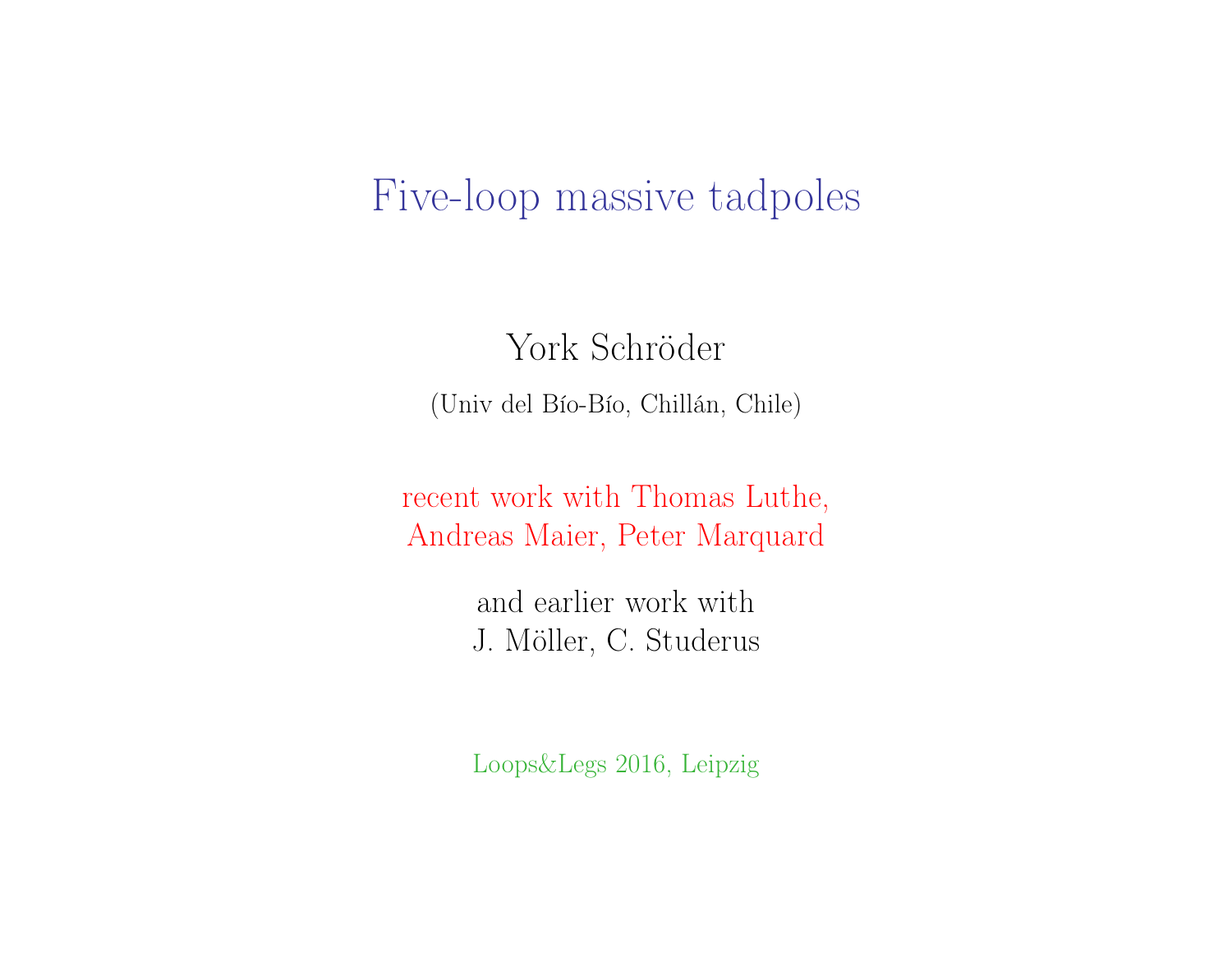## **Motivation**

- pressure of hot QCD
	- phenomenology needs physical NLO [Braaten/Nieto 96; KLRS 04]
	- $\triangleright$  hardest building block: 5-loop tadpoles(m,0) at  $d = 3 2\epsilon$
- QCD beta function and anomalous dimensions
	- . known since ∼20 years at 4-loop accuracy [vRitbergen/Vermaseren/Larin 97]
	- $\triangleright$  5-loop needed e.g. for improved  $\rho$ -parameter,  $\alpha_s$  decoupling relations, ... [4loop: 06]
	- . 5-loop results appear since ∼8 years mainly from Karlsruhe  $(\beta^{QED}, \gamma_m, \beta)$ [Baikov/Chetyrkin/Kühn/Rittinger 08-16]
- moments
	- $\triangleright$  many problems allow for asymptotic expansions
	- $\triangleright$  mapping on tadpoles, often for price of many dots
- in this talk: focus on master integrals
	- $\triangleright$  basic building block for 5-loop problems
	- $\triangleright$  interested in methods that allow to choose d in the end
	- $\triangleright$ main progress via refinement of Laporta approach
	- $\triangleright$  (problem-specific) reduction not covered here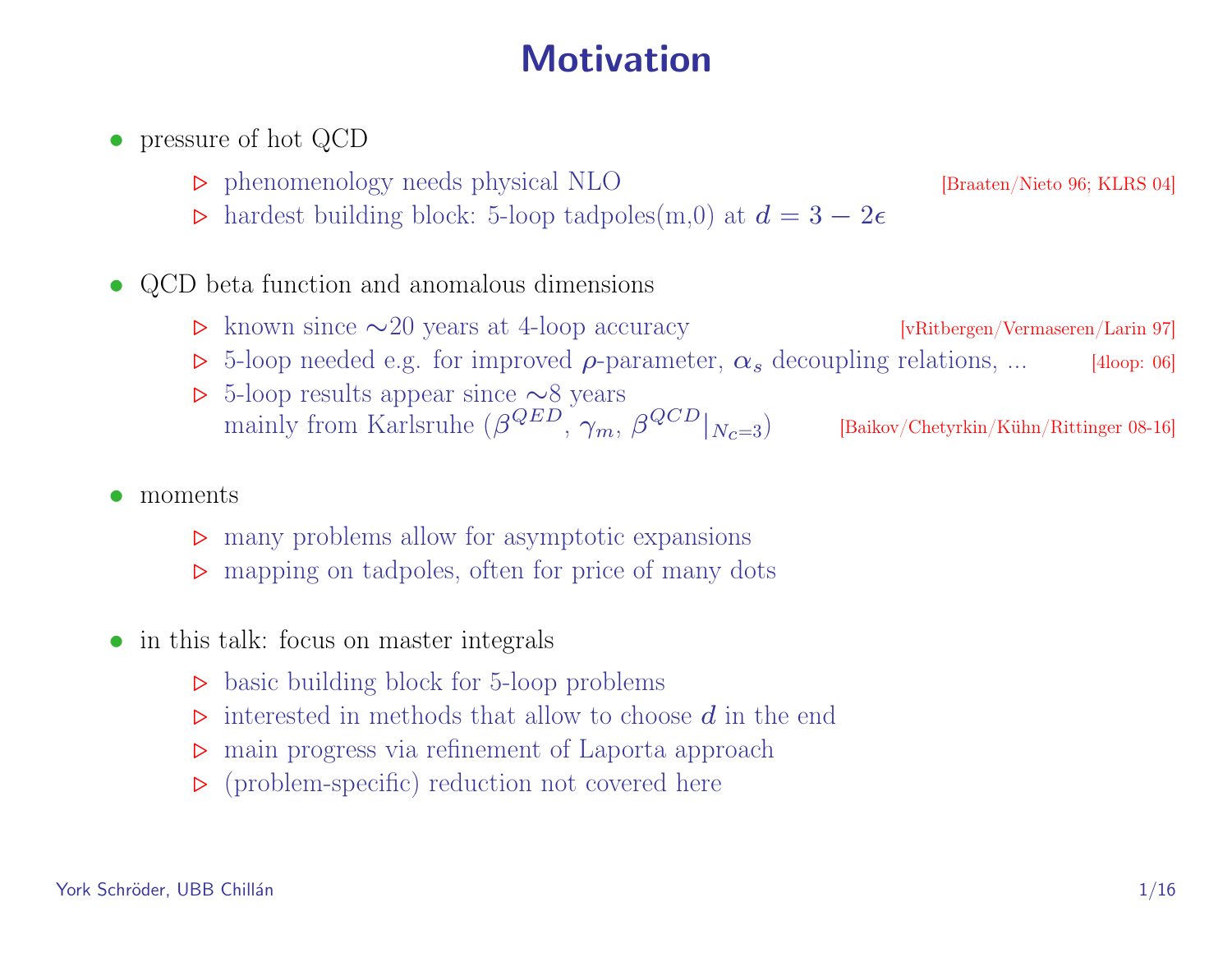# **Classification**

- consider fully massive 5-loop tadpoles
	- $\triangleright$  Euclidean space-time
	- $\triangleright$  same mass in all propagators  $\Rightarrow 1/(q_i^2 + 1)$
- the 5-loop integral family needs 15 propagators / lines

 $\triangleright q_i \in \{k_1, k_2, k_3, k_4, k_5, k_{13}, k_{14}, k_{15}, k_{23}, k_{24}, k_{25}, k_{35}, k_{45}, k_{124}, k_{34}\}$ where  $k_{a...bc} = k_a + \ldots + k_b - k_c$ 

 $\triangleright$  trivalent graphs have 12 lines:



- classification: label sectors by binary rep
	- $\triangleright$  identify unique graphs
	- $\triangleright$  find all isometries and corresponding momentum shifts
	- $\triangleright$  choose largest representative from each class
- normalization: divide out  $[1\text{-loop tadpole}]^{\#loops}$ 
	- $\triangleright$  recall that in 4d, [1-loop tadpole] $\sim 1/\epsilon$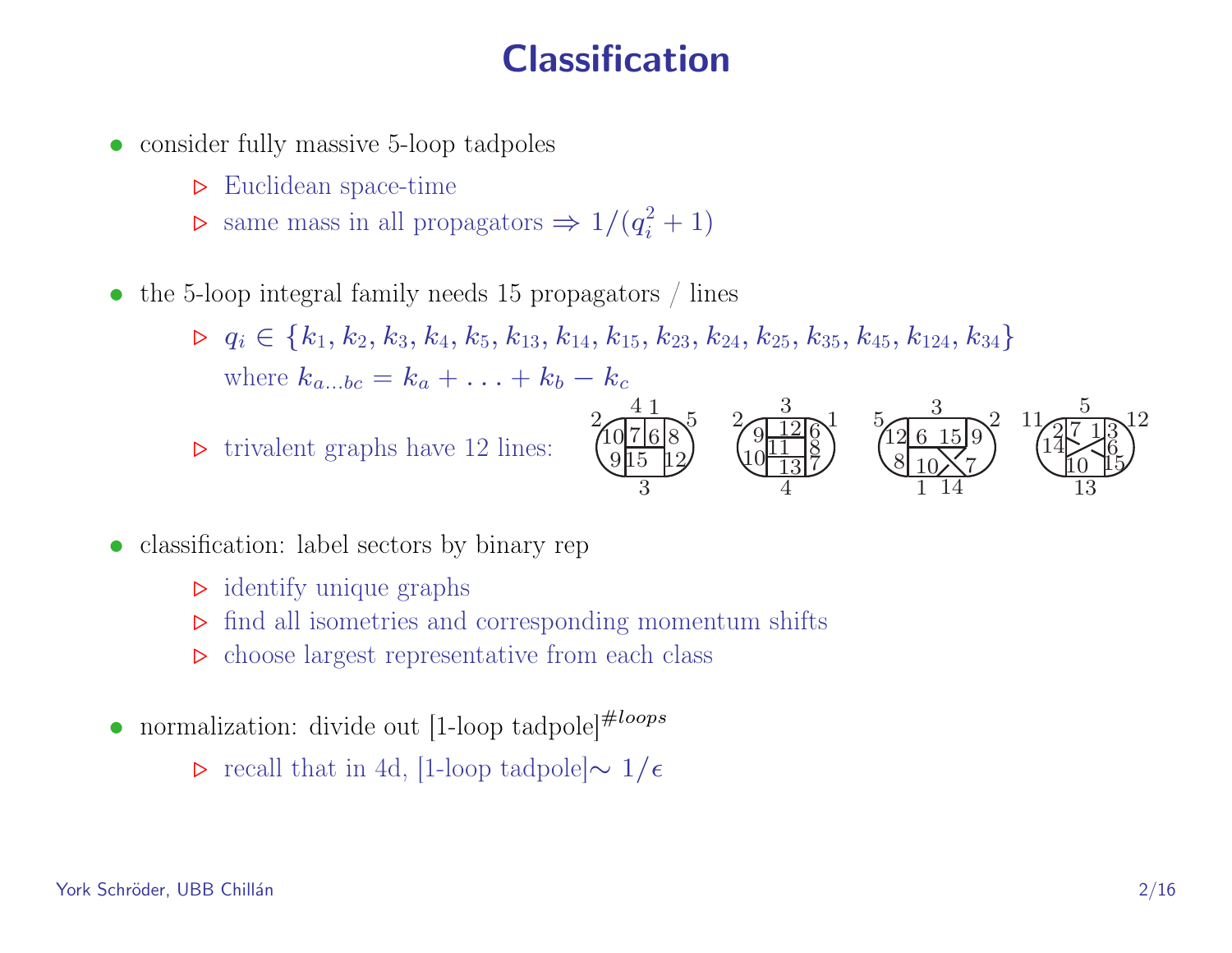# Classification: 5-loop



- some numerology
	- $\triangleright$  for specific momentum list
	- $\triangleright$  combinatorics wins!
- $L(L+1)/2 + LE = 15$  scalar products
- $2^{15} = 32768$  possible sectors
- 5151 do not correspond to a Feynman graph
- $1941 + 3625$  zero-sectors
- 22 + 21962 shifts
- $19 + 48$  unique sectors (16 with 1-loop factors not shown)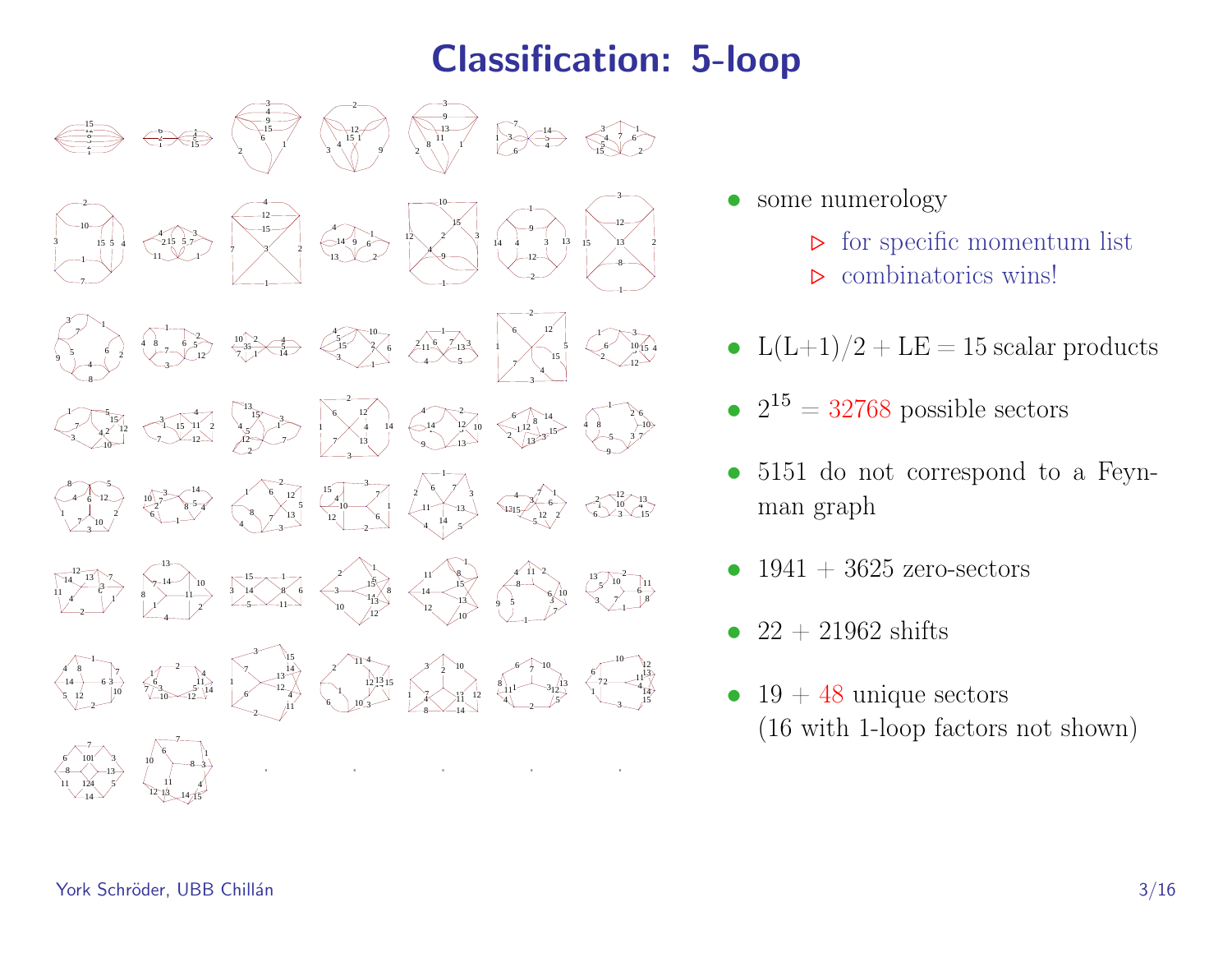## Classification: 6-loop























- $\bullet~$  21 sc prod
- $2^{21} = 2.1M$  sectors
- $\bullet~$  1.3M no graph
- 178K zeros
- 569K shifts
- 487 unique (show 3-conn. cubic graphs)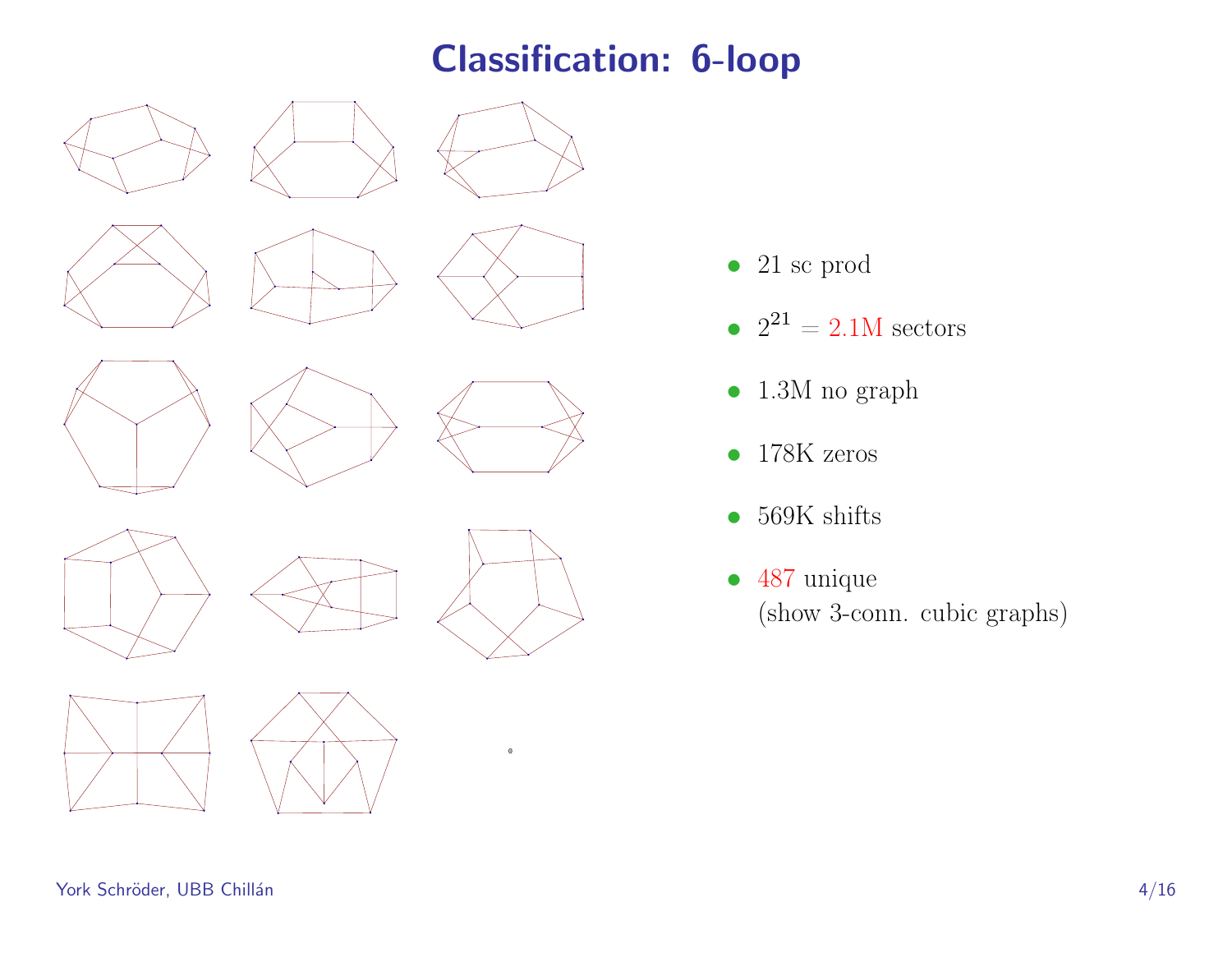# 5-loop Sectors

• arrive at 48 unique 5-loop sectors  $(+19$  factorized ones not shown)



 $\triangleright$  recall that at  $1/2/3/4$ -loop there were  $1/1/3/10$  unique sectors (plus  $0/1/2/6$  fact)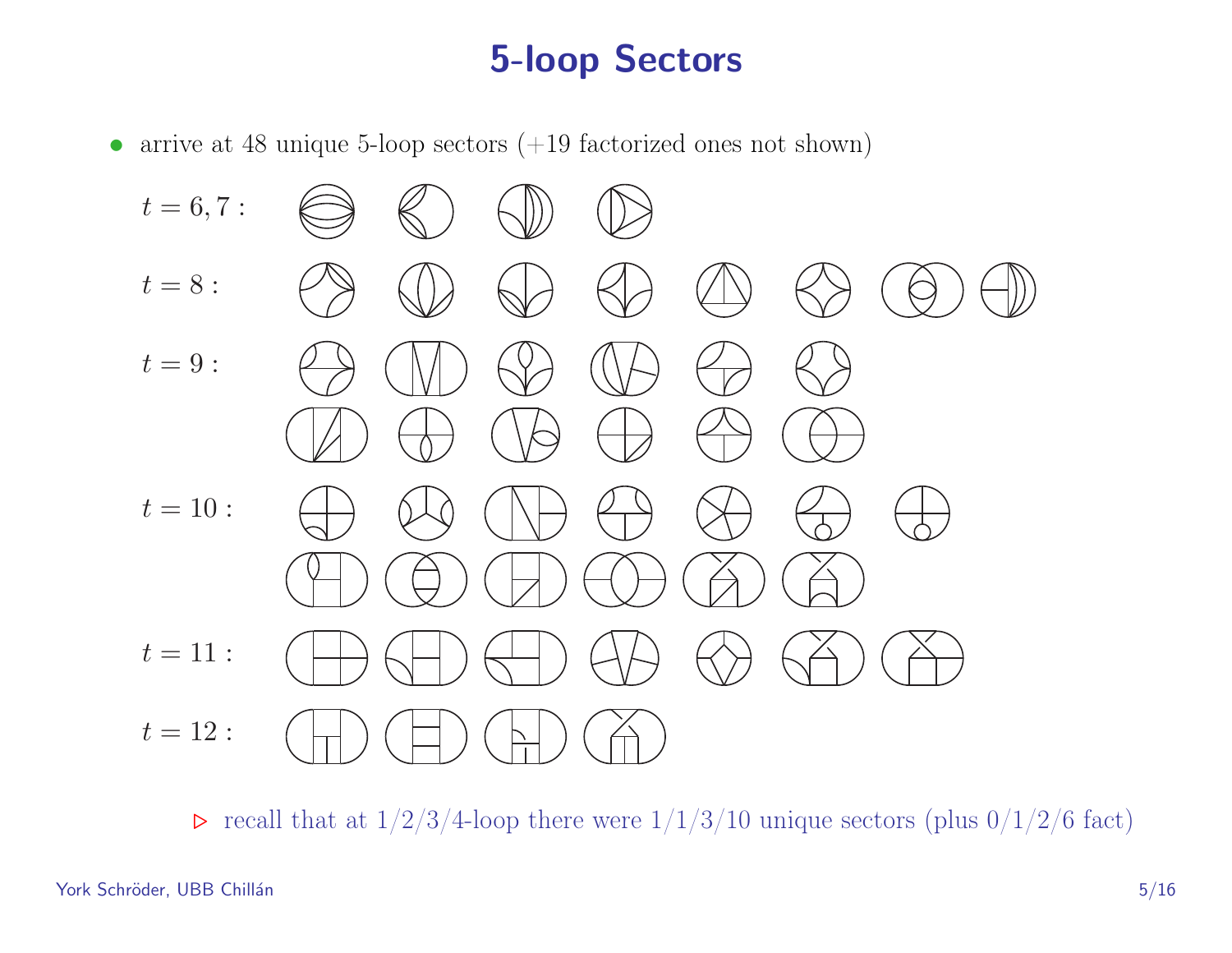# 5-loop Masters

• a (small) IBP reduction reveals that some sectors contain multiple master integrals

 $\triangleright$  need in addition 62 (+3 factorized ones) masters with 'dots'. some examples:

 $\triangleright$  recall that at  $1/2/3/4$ -loop there were  $0/0/0/3$  masters with 'dots'

- how to evaluate these  $48+62 (+19+3)$  zero-scale master integrals? various methods, e.g.
	- $\triangleright$  explicit integration in x-space
	- $\triangleright$  differential eqs (in mass ratio); solve iteratively with HPLs
	- $\triangleright$  explicit solution of low-order difference equations:  $P F_{P-1}$  etc.
	- $\triangleright$  numerical solution of difference equations via factorial series [Laporta 00]
- Mathematical structure
	- $\triangleright$  interested in the coefficients of an  $\epsilon$  expansion
	- $\triangleright$  in many cases, these are from a generic class of functions/numbers
	- $\triangleright$  e.g. harmonic polylogarithms  $HPL(x)$  [Remiddi/Vermaseren 00]
	- $\triangleright$  e.g. harmonic sums  $S(N)$  [Vermaseren 98]
	- $\triangleright$  relation:  $H_{\bar{m}}(1) \to S_{\bar{m}}(\infty)$
	- $\triangleright$  if solution numerical: use some PSLQ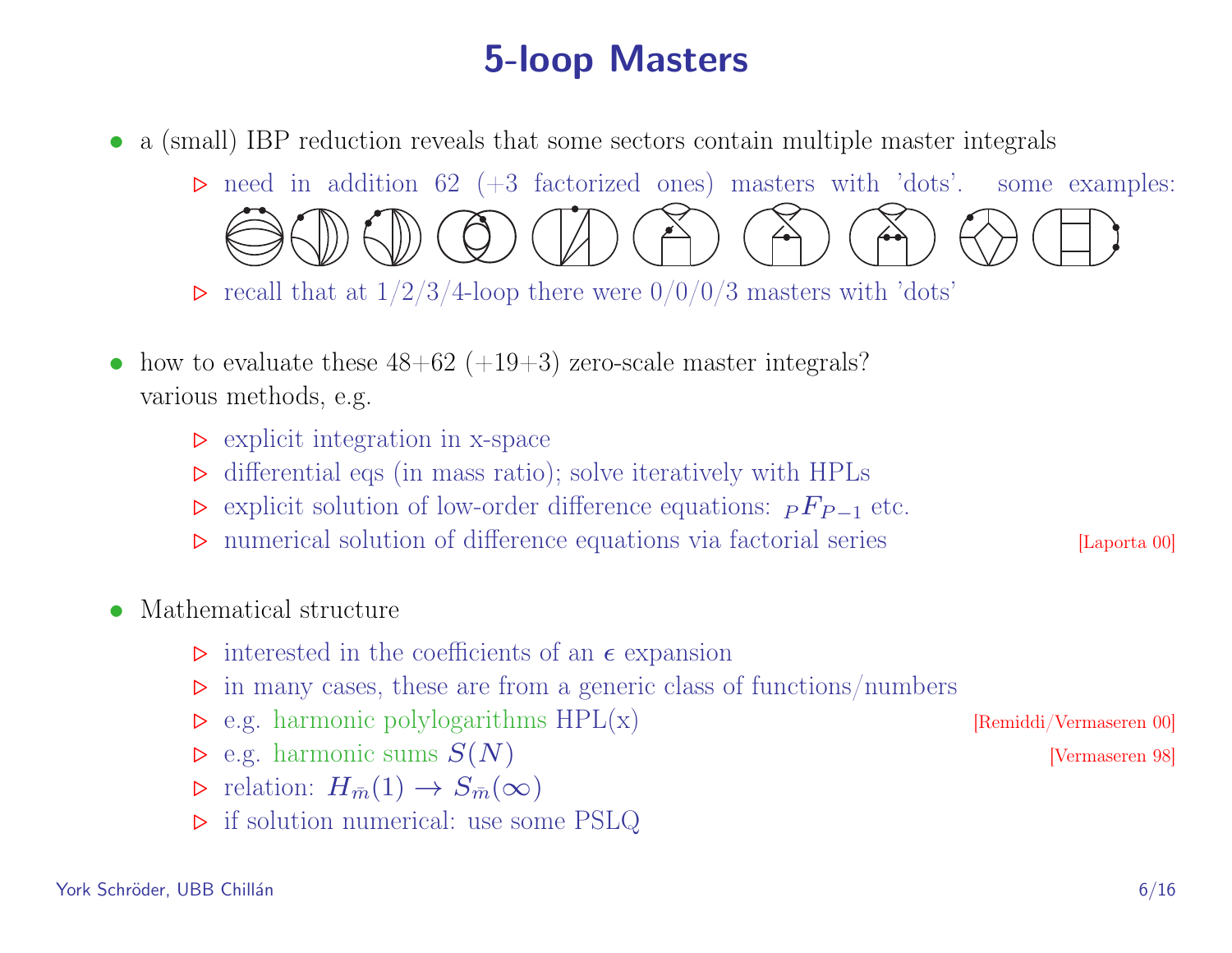#### Evaluation: differential equations

- perform IBP reduction with two masses:  $M, m$ 
	- $\triangleright$  get differential eqn in  $z = M/m$
	- $\triangleright$  use boundary values at  $z = 0$   $(z = 1)$
	- $\triangleright$  use symmetry relations like  $z \leftrightarrow 1/z$
	- $\triangleright$  typically, want the integral at  $z = 1$   $(z = 0)$
- simple 3-loop example (basketball type)

$$
B_{24}(z) = \frac{1}{J^3} \int_{p_{1..3}}^{(d)} \frac{1}{p_1^2 + z^2} \frac{1}{p_2^2 + z^2} \frac{1}{p_3^2 + 1} \frac{1}{(p_1 + p_2 + p_3)^2 + 1}
$$
  
\n
$$
B_{24}(z) = x^{3d-8} B_{24}(1/z) , B_{24}(0) = 2^{d-3} \frac{\Gamma(\frac{8-3d}{2})\Gamma(\frac{3-d}{2})\Gamma(\frac{d}{2})}{\Gamma(\frac{7-2d}{2})\Gamma(\frac{2-d}{2})}
$$

satisfies 
$$
\left\{z(1-z^2)\partial_z^2 - 2(1-2z^2)(d-3)\partial_z - z(d-3)(3d-8)\right\}B_{24}(z) = (d-2)^2 z^{d-3} \left(z^{d-2} - 1\right)
$$

• solution standard, via variation of constants, in terms of  $HPL(z)$ ; set  $z = 1$  and use algebra of HPL(1) resp.  $S(\infty)$ 

$$
B4 = -2 + ...
$$
  
+ ep<sup>2</sup> \* ( 1141/24 - 112/3\*z3 ) + ...  
+ ep<sup>2</sup> \* ( 418903/192 + 2278/45\*pi<sup>2</sup> + 32/5\*pi<sup>2</sup>6 - 3840\*s6 - ... ) + ...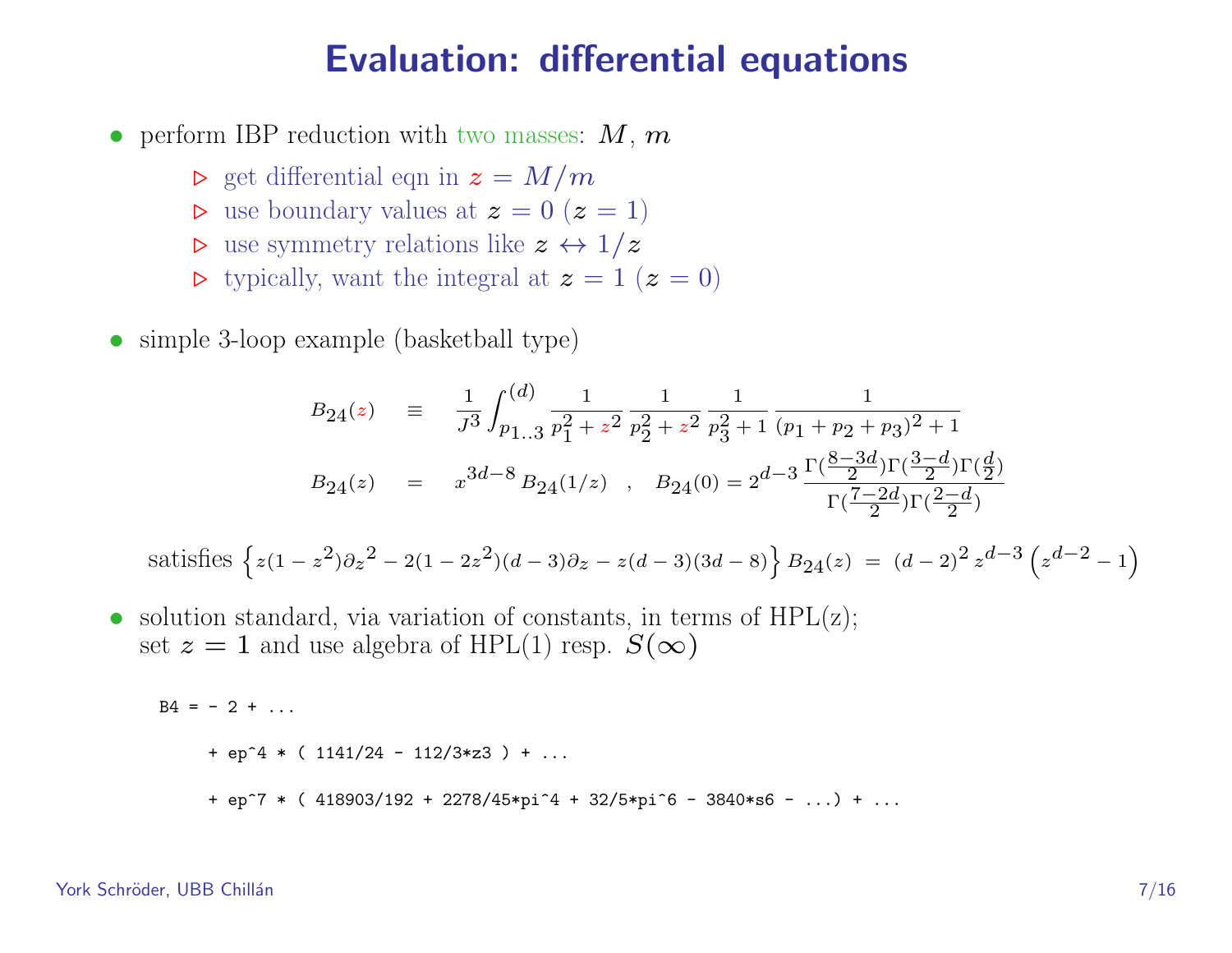#### Evaluation: difference equations

- perform IBP reduction with symbolic power  $x$  on one line
- derive difference equation for generalized master  $I(x) \equiv \int \frac{1}{D^x D^x}$  $\overline{D_1^xD_2...D_N}$

$$
\sum_{j=0}^R p_j(x)I(x+j) = F(x)
$$

- typically, want  $I(1)$ ; solve the difference equation
	- $\triangleright$  explicitly (if 1st order)
	- . numerically (very general setup) [Laporta 00]
- solve via factorial series  $I(x) = I_0(x) + \sum_{j=1}^R I_j(x)$ , where

$$
I_j(x) = \mu_j^x \sum_{s=0}^{\infty} a_j(s) \frac{\Gamma(x+1)}{\Gamma(x+1+s-K_j)}
$$

• need boundary condition for fixing, say,  $a_j(0)$ : use decoupling at large x

$$
\triangleright \ I(x) = \int_{k_1} g(k_1) / (k_1^2 + 1)^x \implies I(x) \sim (1)^x x^{-d/2} g(0)
$$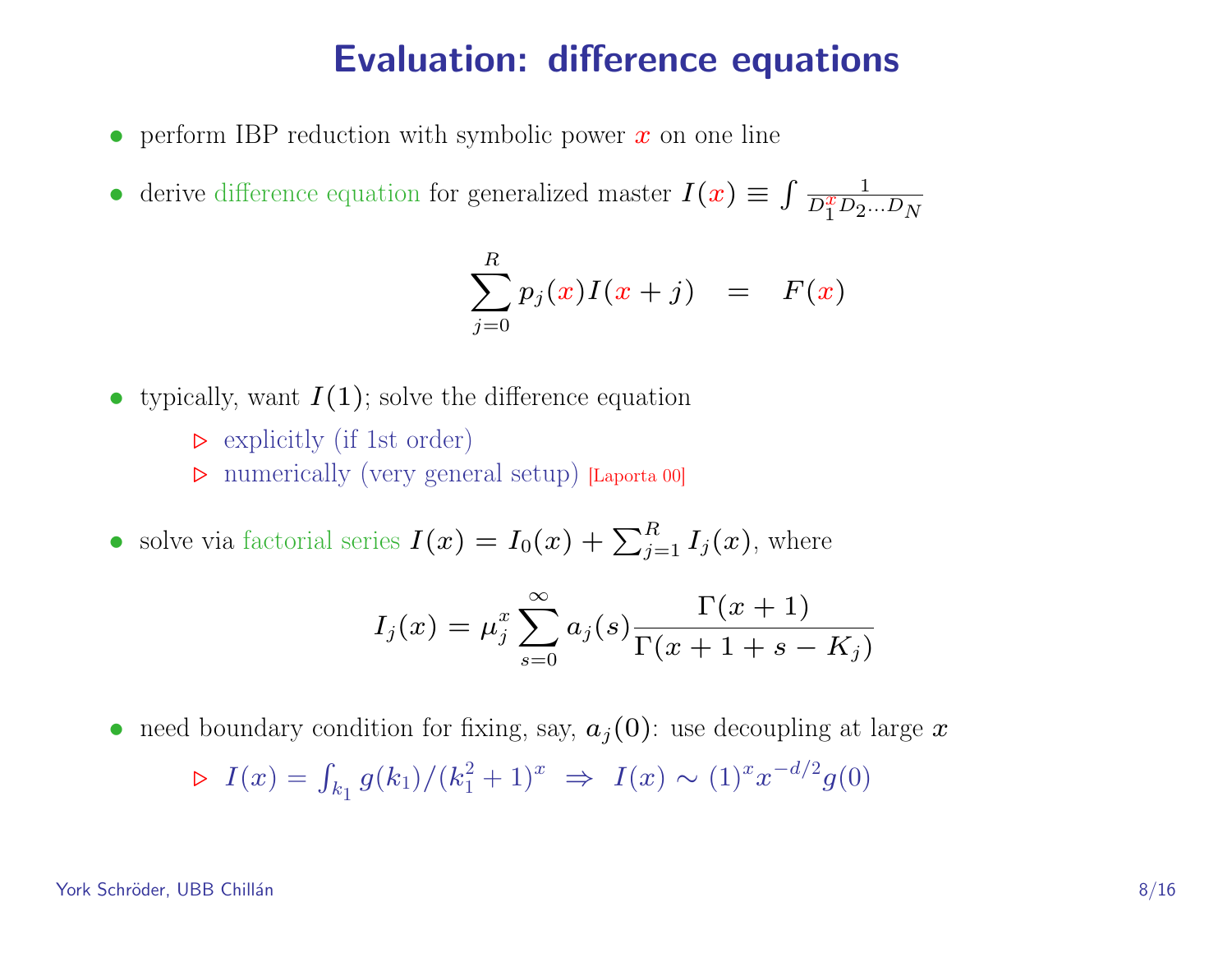# Evaluation: difference equations

#### • Advantages

- $\triangleright$  high level of automation
- $\triangleright$  works well with divergent integrals
- $\triangleright$  does not rely on specific function classes
- $\triangleright$  high-precision results for arbitrary  $\varepsilon$  orders
- $\triangleright$  can expand around any dimension
- $\triangleright$  cross-checks by putting x on different lines
- Problems and limitations
	- $\triangleright$  limited use for multi-scale integrals
	- $\triangleright$  complexity of coefficients in high-order equations
	- $\triangleright$  high orders of recurrence relations
	- $\triangleright$  instability of factorial series in numerical evaluation
- Progress and fixes
	- $\triangleright$  use coupled equations
	- $\triangleright$  reduce recurrence relations
	- $\triangleright$  predict instability factors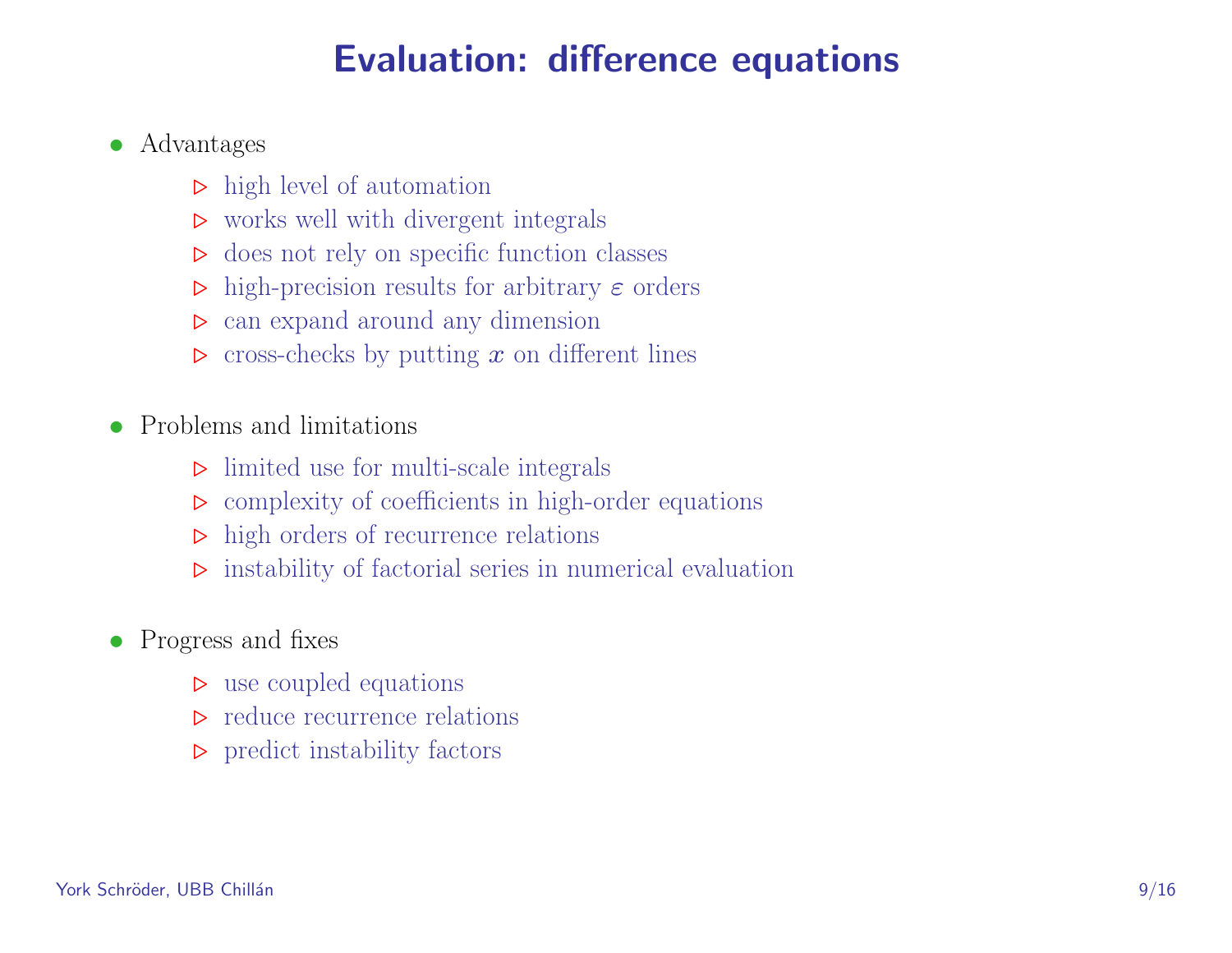#### Choice of basis of transcendentals

• to absorb single powers of  $\pi$  as well as powers of  $\ln 3$ , def

$$
h_n \equiv \sum_{k=0}^{\infty} \frac{\Gamma(k+1/2)}{\Gamma(k+1)\Gamma(1/2)} \frac{(3/4)^k}{(2k+1)^n}
$$
  
\n
$$
H_n \equiv h_n + h_1 \text{Coefficient} \left[ 1 - \frac{3^{\epsilon/2} \Gamma(1-\epsilon)}{\Gamma^2(1-\epsilon/2)} + \mathcal{O}(\epsilon^n), \epsilon, n-1 \right]
$$
  
\n
$$
H_1 = h_1 = \frac{2\pi}{3\sqrt{3}}, \quad H_2 = h_2 - \frac{1}{2}h_1 \ln 3, \quad etc
$$

 $\triangleright I_{7,1,1} = +(-\frac{3}{2}) \epsilon^0 + (-\frac{3}{2}) \epsilon^1 + (9H_2 - 3) \epsilon^2 + (9H_2 - 18H_3 - 6) \epsilon^3 + (18H_2 - 18H_3 + 36H_4 - 12) \epsilon^4 + \dots$ 

• to absorb powers of  $\ln 2$ , def as elements of the MZV basis

$$
A_n \equiv Li_n(\frac{1}{2}) + (-1)^n \frac{\ln^n 2}{n!} \left( 1 - \frac{n(n-1)}{2} \frac{\zeta_2}{\ln^2 2} \right)
$$

$$
\triangleright I_{63.1.1} = +0.66 + 0.61 + (-2\zeta_3) \epsilon^2 + (-16A_4 + 27H_2^2 + \frac{34\zeta_2^2}{5}) \epsilon^3 + \dots
$$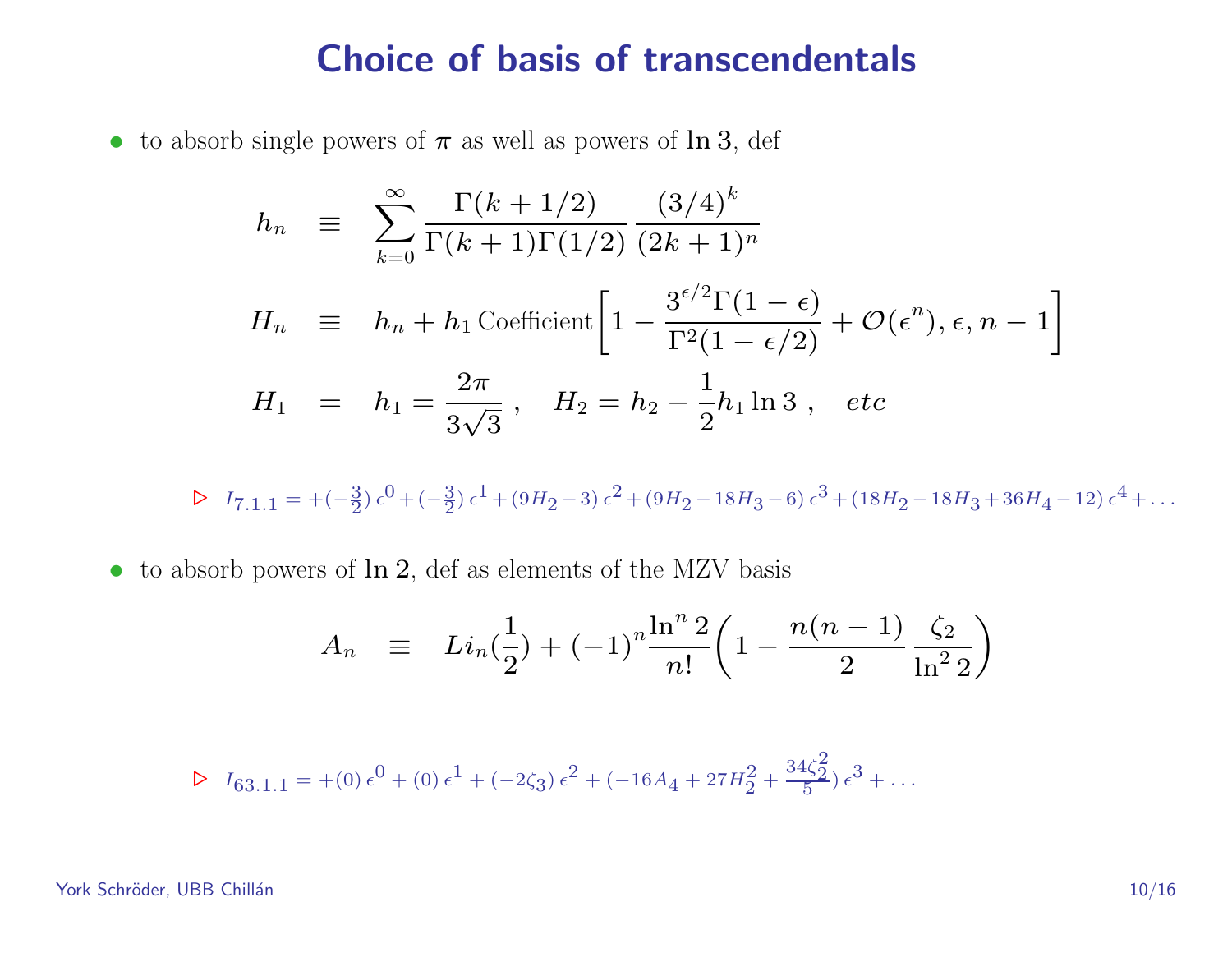# Sample results (4d)

$$
\bigcirc \mathbb{Q} \otimes \bigcirc \bigcirc \bigcirc \bigcirc \bigcirc \bigcirc
$$

$$
I_{28686.1,1} = +(-3) \epsilon^{0} + (-\frac{3}{2}) \epsilon^{1} + (\frac{13}{24}) \epsilon^{2} + (-\frac{1267}{1440}) \epsilon^{3} + (-\frac{4193}{3456}) \epsilon^{4} +
$$
  
\n
$$
+135.95072868792871461956492733702218574897992953584 \epsilon^{5} + ...
$$
  
\n
$$
I_{28686.1,3} = +(0) \epsilon^{0} + (\frac{3}{2}) \epsilon^{1} + (-\frac{1}{2}) \epsilon^{2} + (-\frac{443}{360}) \epsilon^{3} + (\frac{95}{216}) \epsilon^{4} + ...
$$
  
\n
$$
-38.292059175062436961881799538284449799148385376441 \epsilon^{5} + ...
$$
  
\n
$$
I_{30862.1,1} = +(-\frac{3}{5}) \epsilon^{0} + (-\frac{27}{10}) \epsilon^{1} + (-\frac{4\zeta_{3}}{5} - \frac{421}{60}) \epsilon^{2} + (-\frac{12\zeta_{2}^{2}}{25} + \frac{24\zeta_{3}}{5} + \frac{211}{24}) \epsilon^{3} + (\frac{72\zeta_{2}^{2}}{25} - 98\zeta_{3} + \frac{32\zeta_{5}}{5} + \frac{12959}{48}) \epsilon^{4} +
$$
  
\n
$$
+1143.1838307558764599466030303839590323268318605888 \epsilon^{5} + ...
$$
  
\n
$$
I_{30231.1,1} = +(0) \epsilon^{0} + (0) \epsilon^{1} + (\frac{3\zeta_{3}}{5}) \epsilon^{2} + (\frac{9\zeta_{2}^{2}}{25} + \frac{21\zeta_{3}}{5} + 3\zeta_{5}) \epsilon^{3} + (-36H_{2}\zeta_{3} + \frac{12\zeta_{2}^{3}}{7} + \frac{63\zeta_{2}^{2}}{2
$$

York Schröder, UBB Chillán 11/16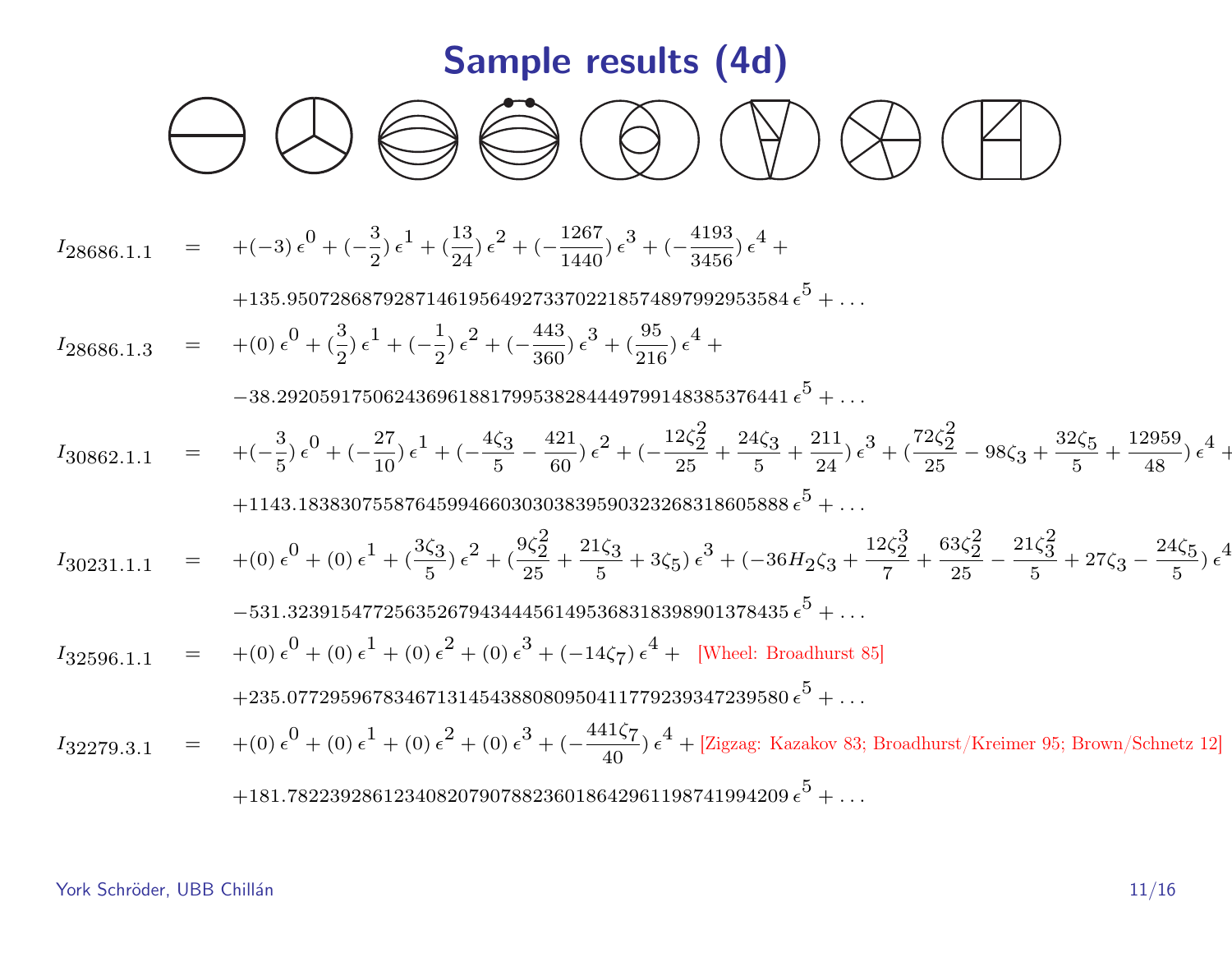# Sample results (3d)



$$
I_{7,1,1} = +(0) e^{-2} + (\frac{1}{4}) e^{-1} + (-\frac{1}{2} + \ln 2 - \ln 3) e^{0} +
$$
  
\n
$$
+ (3 \text{Li}_2 (\frac{1}{3}) - \zeta_2 + 2 \ln^2 3 + 2 \ln^2 2 - 4 \ln 2 \ln 3 + 2 \ln 3 - 2 \ln 2) e^{1} + ...
$$
  
\n
$$
I_{28686,1,1} = +(0) e^{-2} + (7) e^{-1} + (\frac{121}{3} - 36 \ln 3) e^{0} +
$$
  
\n
$$
+ (-64 \text{Li}_2 (\frac{1}{3}) + 104 \zeta_2 + \frac{2794}{9} + 40 \ln^2 3 + 64 \ln 2 \ln 3 - 216 \ln 3) e^{1} +
$$
  
\n
$$
+ 118.57677574582856746860787632168756206029610839677 e^{2} + ...
$$
  
\n
$$
I_{28686,1,3} = +(0) e^{-2} + (-\frac{11}{32}) e^{-1} + (\frac{3 \ln 3}{2} - \frac{7}{4}) e^{0} +
$$
  
\n
$$
+ (\text{Li}_2 (\frac{1}{3}) - \frac{7\zeta_2}{2} - 9 - \frac{5 \ln^2 3}{2} - \ln 2 \ln 3 + 9 \ln 3) e^{1} -
$$
  
\n
$$
- 14.715434500778808291488578821585514439043449944829 e^{2} + ...
$$
  
\n
$$
I_{30214,1,1} = + (\frac{1}{8}) e^{-2} + (-\frac{1}{8} + \ln 2 - \ln 3) e^{-1} +
$$
  
\n
$$
+ (3 \text{Li}_2 (\frac{1}{3}) + \frac{25}{4} \text{Li}_2 (\frac{1}{6}) - \frac{33\zeta_2}{8} - 2 + 4 \ln^2 3 + \frac{57 \ln^2 2}{8} - \frac{25}{4} \ln 2 \ln 5 - \frac{7}{4} \
$$

York Schröder, UBB Chillán 12/16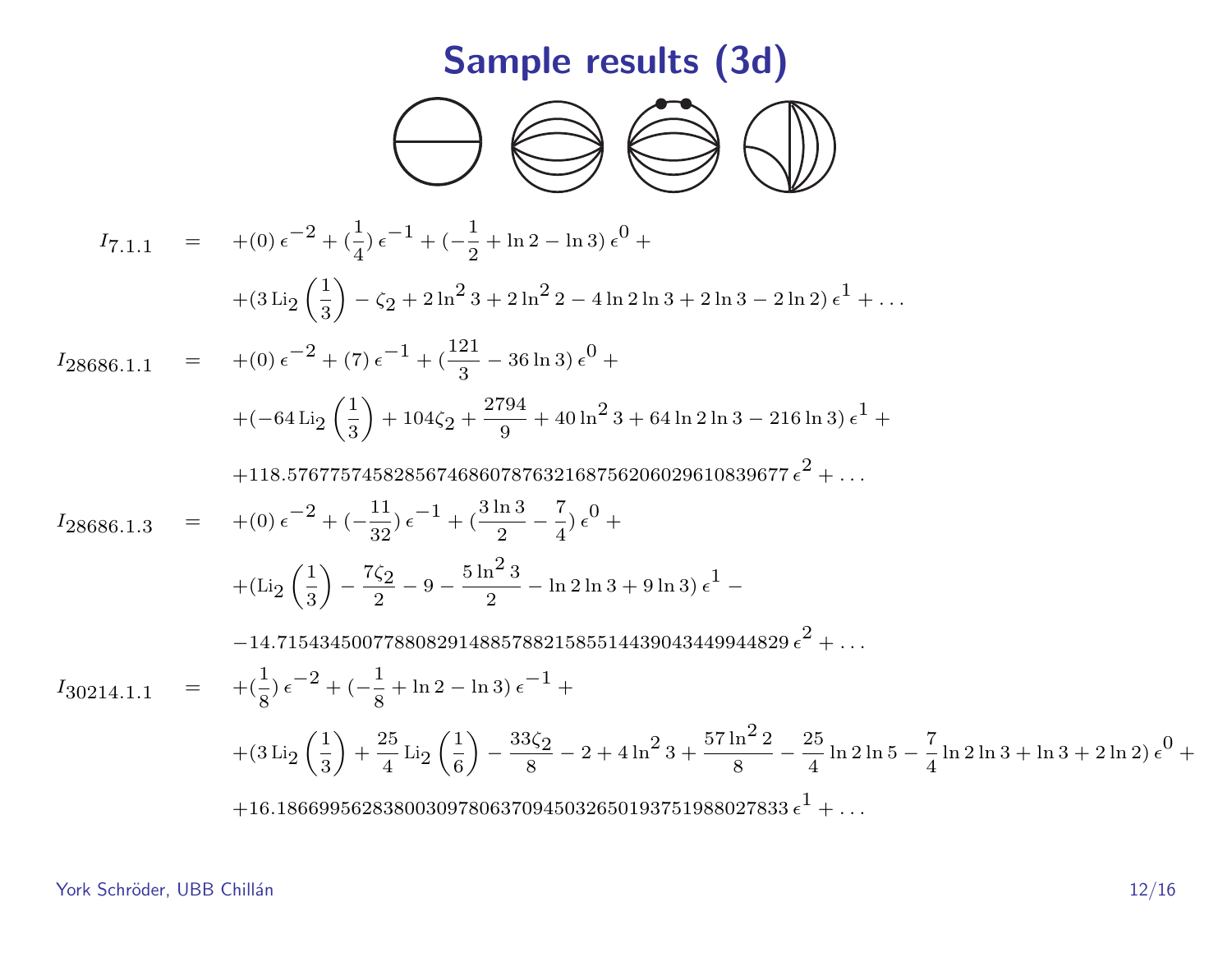#### Application: 5-loop QCD β-function

notation: 
$$
a = \frac{C_A g^2(\mu)}{16\pi^2}
$$
,  $\partial_{\ln \mu^2} a = -a \Big[ \epsilon + b_0 a + b_1 a^2 + b_2 a^3 + b_3 a^4 + b_4 a^5 + \dots \Big]$ 

• computed from  $Z_{cc}$ ,  $Z_{ccg}$  and  $Z_{gg}$ 

• via "p-way" [similar to 3-loop: [Tarasov/Vladimirov/Zharkov 80]]

- $\rho$  put mass into one propag, external  $p_i = 0$ , cut massive line  $\Rightarrow$  massless  $(L - 1)$ -loop propagators [Chetyrkin/Baikov 10; Lee/Smirnov 12; Panzer 13]
- 
- $\triangleright$  status:  $b_4$  for all  $n_f$ , SU(3) only [see talk by K.Chetyrkin]

 $\triangleright$  reduction via  $1/D$ -expansion [Baikov 96ff]

- via "m-way" [analogous to 4-loop: [vRitbergen/Vermaseren/Larin 97; Czakon 04]]
	- $\triangleright$  common mass m in all propags, external  $p_i = 0$  $\Rightarrow$  massive L-loop tadpoles [Luthe/Schröder]  $\triangleright$  reduction via Laporta-type algorithm Crusher [Marquard]  $\triangleright$  status:  $b_4$  for  $n_f^4$  $^4_f,\,n^3_f$ f [Luthe/Maier/Marquard/Schröder]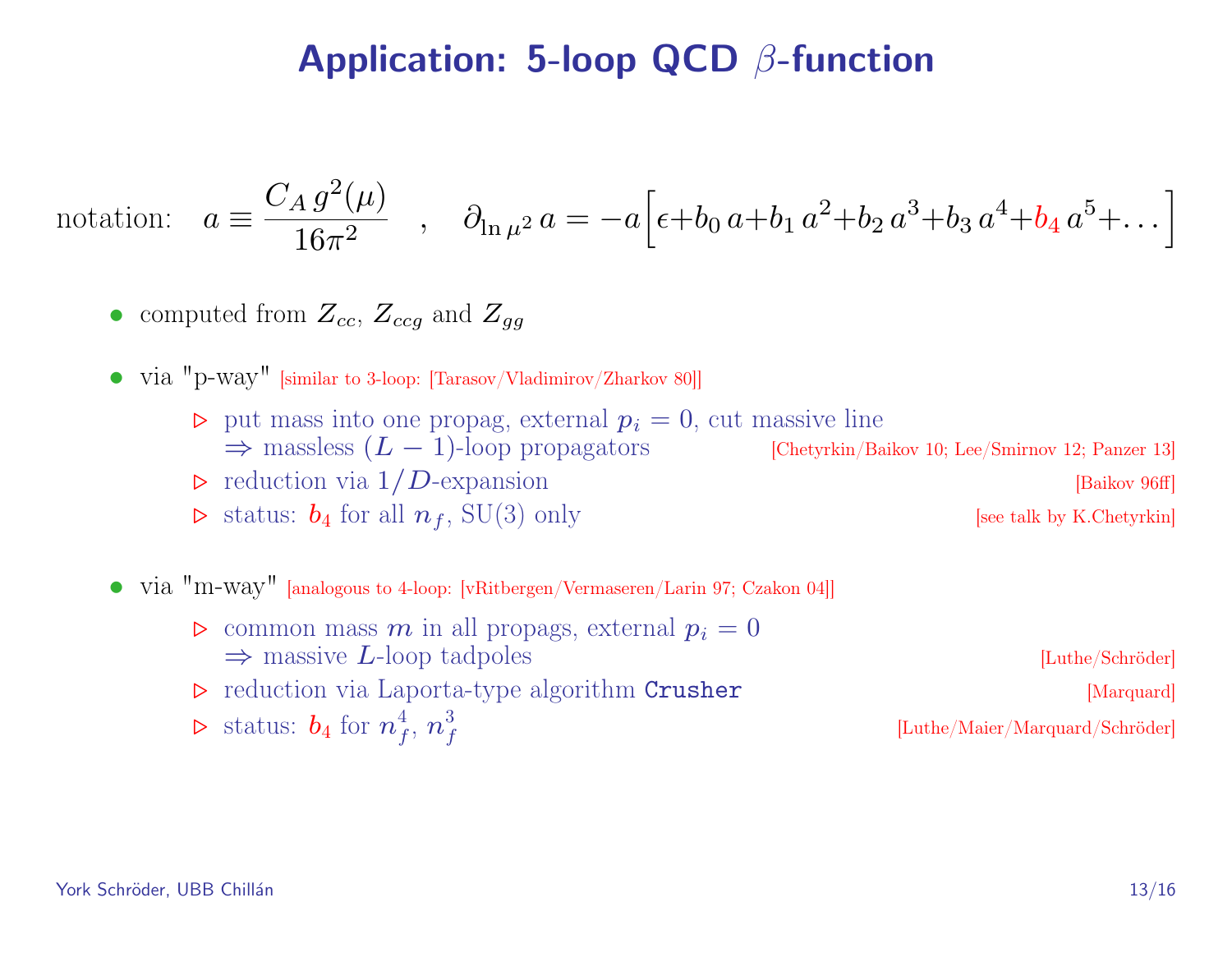#### Application: 5-loop QCD β-function

notation: 
$$
a = \frac{C_A g^2(\mu)}{16\pi^2}
$$
,  $\partial_{\ln \mu^2} a = -a \Big[ \epsilon + b_0 a + b_1 a^2 + b_2 a^3 + b_3 a^4 + b_4 a^5 + \dots \Big]$   
\n• color:  $n_f \equiv \frac{T_F N_f}{C_A}$ ,  $c_f \equiv \frac{C_F}{C_A}$ ,  $d_{FF} \equiv \frac{[sT_T (T^a T^b T^c T^d)]^2}{N_A T_F^2 C_A^2}$   
\n $3^1 b_0 = 11 - 4n_f$ , ...,  
\n $3^5 b_4 = n_f^4 \Big[ c_1 c_f + c_2 \Big] + n_f^3 \Big[ c_3 c_f^2 + c_4 c_f + c_5 + c_6 d_{FF} \Big] + \dots$   
\n $c_1 = -8(107 + 144\zeta_3)$ ,  $c_2 = 4(229 - 480\zeta_3)$   
\n $c_3 = -6(4961 - 11424\zeta_3 + 4752\zeta_4)$   
\n $c_4 = -48(46 + 1065\zeta_3 - 378\zeta_4)$   
\n $c_5 = -3(6231 + 9736\zeta_3 - 3024\zeta_4 - 2880\zeta_5)$   
\n $c_6 = 1728(55 - 123\zeta_3 + 36\zeta_4 + 60\zeta_5)$ 

 $\triangleright$  the  $n_{\scriptscriptstyle{f}}^4$  $\frac{4}{f}$  term agrees exactly with known result [Gracey 96]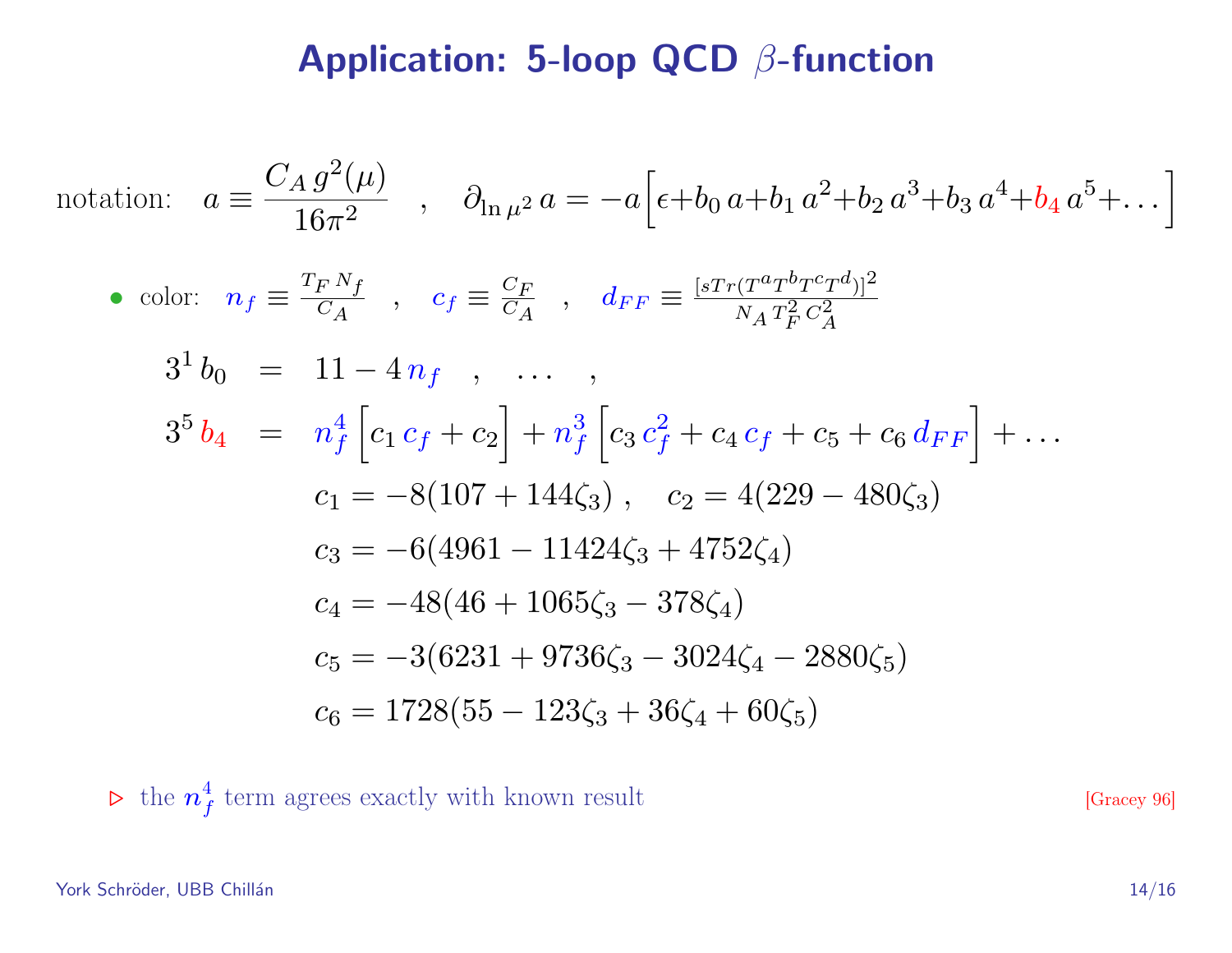#### Application: 5-loop QCD β-function

notation: 
$$
a = \frac{C_A g^2(\mu)}{16\pi^2}
$$
,  $\partial_{\ln \mu^2} a = -a \Big[ \epsilon + b_0 a + b_1 a^2 + b_2 a^3 + b_3 a^4 + b_4 a^5 + \dots \Big]$ 

• SU(3): 
$$
n_f = \frac{N_f}{6}
$$
,  $c_f = \frac{4}{9}$ ,  $d_{FF} = \frac{5}{216}$ 

$$
31 b0 \stackrel{\text{SU(3)}}{=} 11 - \frac{2}{3} N_f , \dots ,
$$
  
\n
$$
35 b4 \stackrel{\text{SU(3)}}{=} \left[ \frac{1205}{2916} - \frac{152}{81} \zeta_3 \right] N_f^4
$$
  
\n
$$
+ \left[ -\frac{630559}{5832} - \frac{48722}{243} \zeta_3 + \frac{1618}{27} \zeta_4 + \frac{460}{9} \zeta_5 \right] N_f^3 + \dots
$$

 $\triangleright$  the  $N_f^3$  term agrees exactly with known SU(3) result [see talk by K.Chetyrkin]